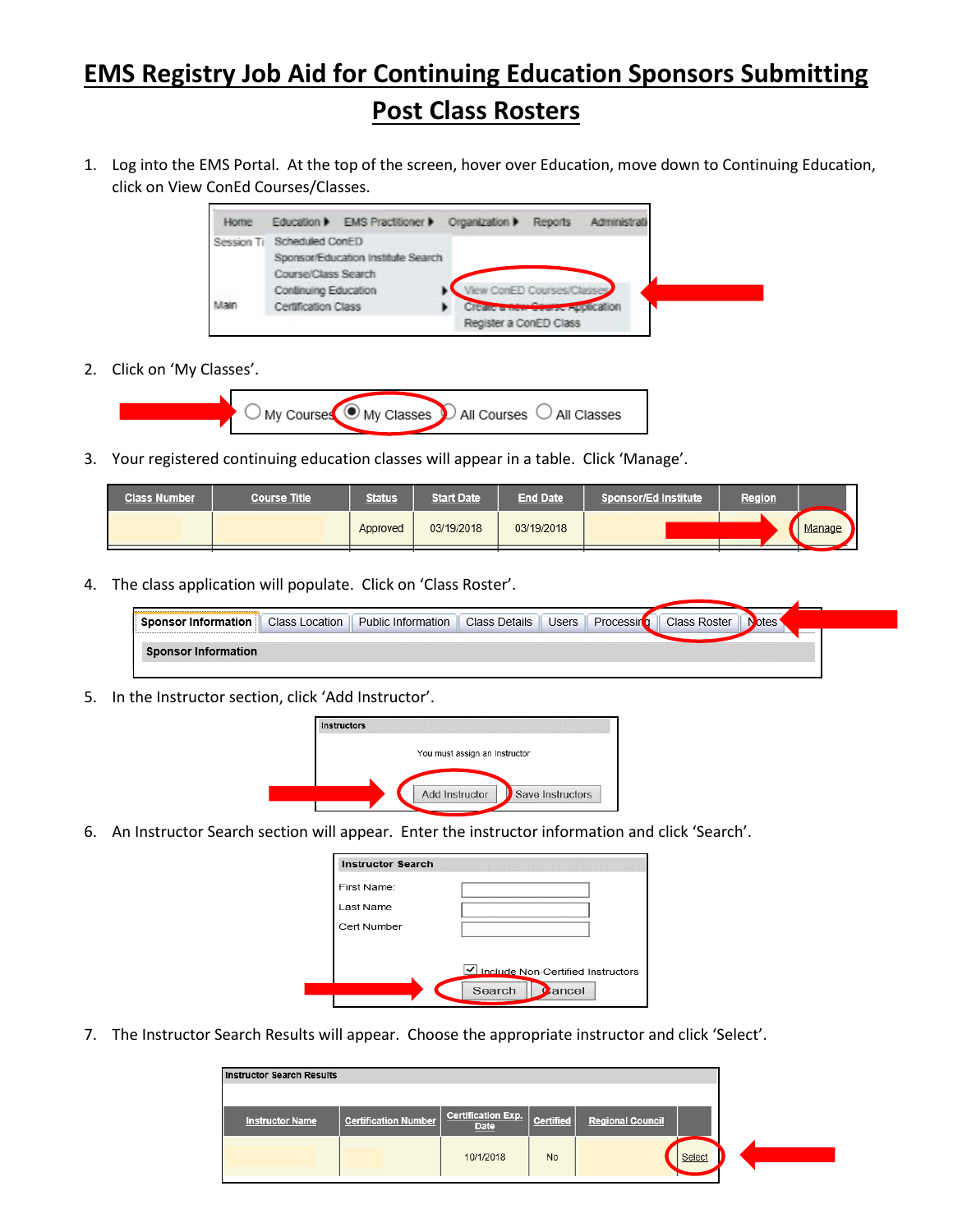8. If the Instructor is not listed and they are not a certified PA EMS Instructor, click on 'Create New Non Certified'.

| <b>Instructor Search Results</b> |                                 |                                |                  |                         |  |
|----------------------------------|---------------------------------|--------------------------------|------------------|-------------------------|--|
| <b>Instructor Name</b>           | <b>Certification Number</b>     | <b>Certification Exp. Date</b> | <b>Certified</b> | <b>Regional Council</b> |  |
| No Instructors Found             |                                 |                                |                  |                         |  |
|                                  |                                 |                                |                  |                         |  |
|                                  | <b>Create New Non Certified</b> |                                |                  |                         |  |

9. In the Create New Non-Certified Instructor section, enter the instructor information. The upload of documentation of the instructor's qualifications is optional. Click 'Add New Instructor'.



10. An instructor grid will appear in the Instructor section with the instructor listed. Enter the Instruction Hours. If you need to add additional instructors, click 'Add Instructor' and follow the same process. Only PA Certified EMS Instructors will receive Instructor hours toward their instructor certification.

| <b>Instructors</b> |                        |                                      |                                    |  |
|--------------------|------------------------|--------------------------------------|------------------------------------|--|
|                    | <b>Instructor Name</b> | <b>Certification Expiration Date</b> | Instruction Delete<br><b>Hours</b> |  |
|                    |                        | 10/1/2018                            | 06.0                               |  |
|                    |                        |                                      |                                    |  |

11. Add students. You can either add a single student or a list of students if you have their certification number. If you click on 'Add a single student to roster', you will need to search for the provider. A table will appear with the provider listed, click 'Add'.

|                       | Add a single Student to Roster                           |
|-----------------------|----------------------------------------------------------|
|                       | Add a List of Sterlents to Roster by codification number |
| <b>Student Search</b> |                                                          |
|                       |                                                          |
|                       |                                                          |
|                       |                                                          |
|                       | Certification Number:                                    |
|                       | First Name:                                              |
|                       | Last Name:                                               |
|                       |                                                          |
|                       |                                                          |

12. If you click on 'Add a list of students to roster by certification number', you will enter the certification number in the format outlined on the screen. When you are finished, click 'Add'.